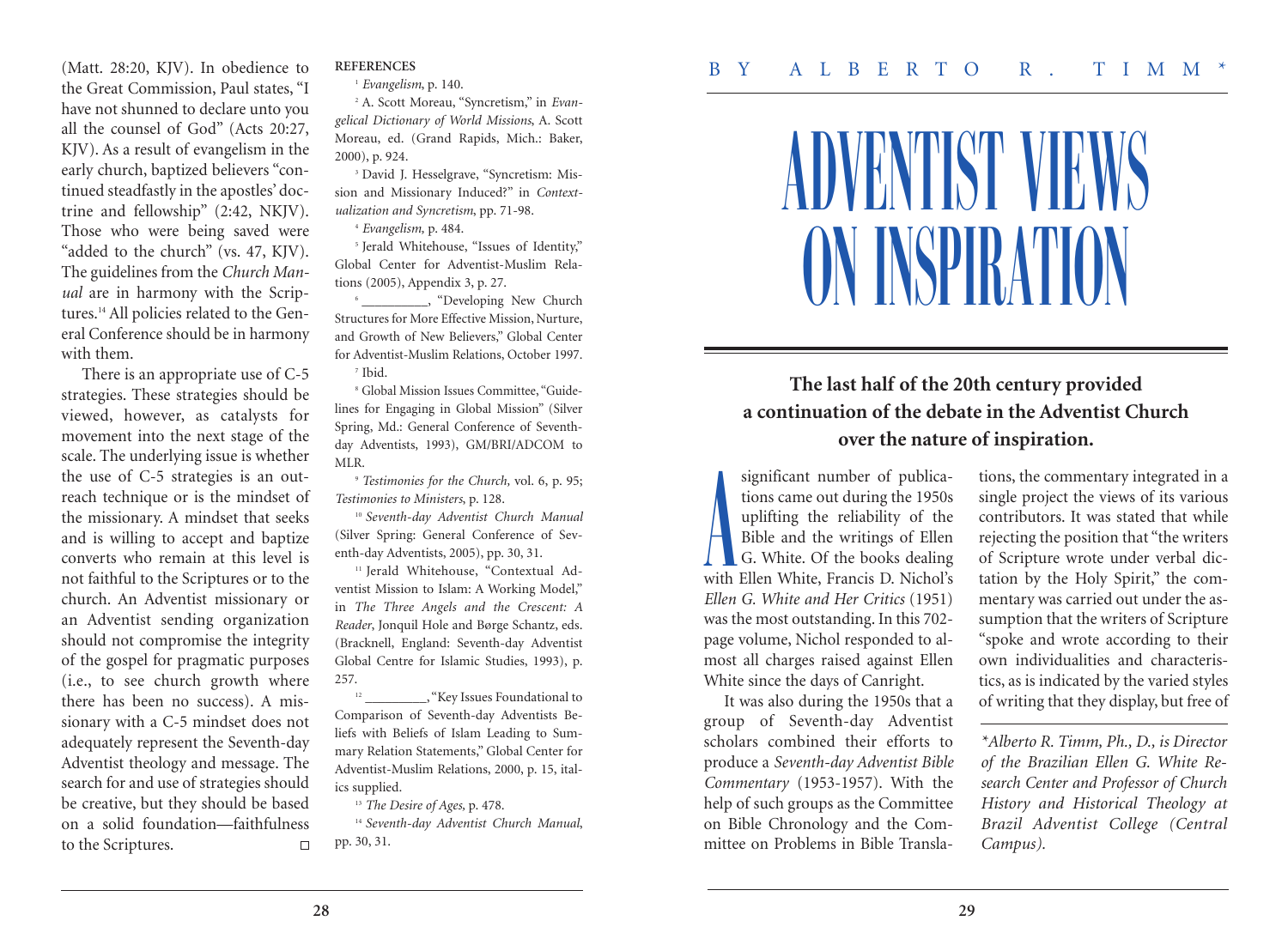*The first edition of the* **Seventh-day Adventist Encyclopedia** *(1966) came off the press with a specific entry on the "Inspiration of Scripture." After quoting the statement on the "Holy Scriptures" of the Fundamental Beliefs that had been officially accepted since 1931, the entry stated that Seventhday Adventists "do not believe in verbal inspiration, according to the usual meaning of the term, but in what may properly be called thought inspiration."*

the errors found in other writings."1

In the mid-1950s, Carl W. Daggy completed his M.A. in which he explicitly suggested that Seventh-day Adventists were not in full agreement with the Fundamentalist view of inspiration. According to Daggy, "Fundamentalists and Seventh-day Adventists are in agreement that the Bible is the Christian's sole unerring rule of faith and practice. They sharply disagree, however, on the question of verbal inspiration. The Fundamentalists generally take the position that the words of Scriptures, as such, were inspired by God. Seventh-day Adventists, on the other hand, believe that inspiration functioned in the minds of the Bible writers, but that their choice of words was their own. At the same time, they insist that this choice was guarded so that the writers did not express error."<sup>2</sup>

In 1957, the book *Questions on Doctrine* came out affirming that Seventh-day Adventists believed that the Bible "not merely *contains* the word of God, but *is* the word of God."3

In the following year (1958) Ellen White's *Selected Messages,* Book 1, came off the press with an insightful section compiled from the author's writings on inspiration.

Although Seventh-day Adventists had traditionally held the propositional view of revelation, a perceivable move toward the encounter view of revelation was taken by Frederick E. J. Harder in his 506 page Ph.D. dissertation, "Revelation, a Source of Knowledge as Conceived by Ellen G. White," defended in 1960 at New York University. In this dissertation, Harder studied Ellen G. White's concept of revelation in the light of Thomas Aquinas, John Calvin, Friedrich Schleiermacher, Augustus Strong, and Emil Brunner. In interpreting Ellen White's con-

cept of revelation, Harder suggested that "White agreed with Brunner's

emphasis on the personal content of revelation—that it consists in an 'I-Thou' relationship in which God communicates Himself to man. She did not share Brunner's hesitancy to accept the revelation of specific truths, for these, she believed, contribute to the ultimate reconciliation between man and God<sup>"4</sup>

While acknowledging that Ellen White recognized the communication of specific truths in the process of revelation, Harder did not emphasize her understanding of that communication as an actual impartation of propositional truths. Although "the line between the natural and the supernatural is almost nonexistent so far as the attainment of knowledge is concerned," there is still a need for the Word of God because that Word was "communicated by methods less subject to the distortions of sin" than in natural revelation. 5

In regard to the inspiration of Scripture, Harder stated that for Ellen White "inspiration reveals thought, but it does not set the mold for its form of expression."6 Harder recognized, however, that for Ellen White the Bible was "a correct record" of biography and history because (1) "the scribes wrote under direction of the Holy Spirit," and (2) "this influence counteracted the human biases which cause biographers to gloss over many derogatory facts about their heroes and thus present only a partial truth."7 "Inasmuch as both science

and the Bible have the same author, there can be no conflict between them when they are rightly understood."8 Varieties of "styles and subject matters" are seen by Ellen White as "a strength rather than weakness," because they provide "varying emphases" to the many aspects of truth "which would not be presented in a toughly uniform work."9

Another slight move toward encounter revelation was taken by Jack W. Provonsha, professor of Christian Ethics at Loma Linda University, in his article "Revelation and Inspiration," published in 1964 in the *Andrews University Seminary Studies.* In this article, Provonsha spoke of encounter revelation in a much friendlier way than previous traditional Seventh-day Adventists. The overall tenor of the article seemed even to suggest a certain via-media position between the propositional concept of revelation and the encounter revelation theory.

The first edition of the *Seventhday Adventist Encyclopedia* (1966) came off the press with a specific entry on the "Inspiration of Scripture." After quoting the statement on the "Holy Scriptures" of the Fundamental Beliefs that had been officially accepted since 1931, the entry stated that Seventh-day Adventists "do not believe in verbal inspiration, according to the usual meaning of the term, but in what may properly be called thought inspiration."10 This statement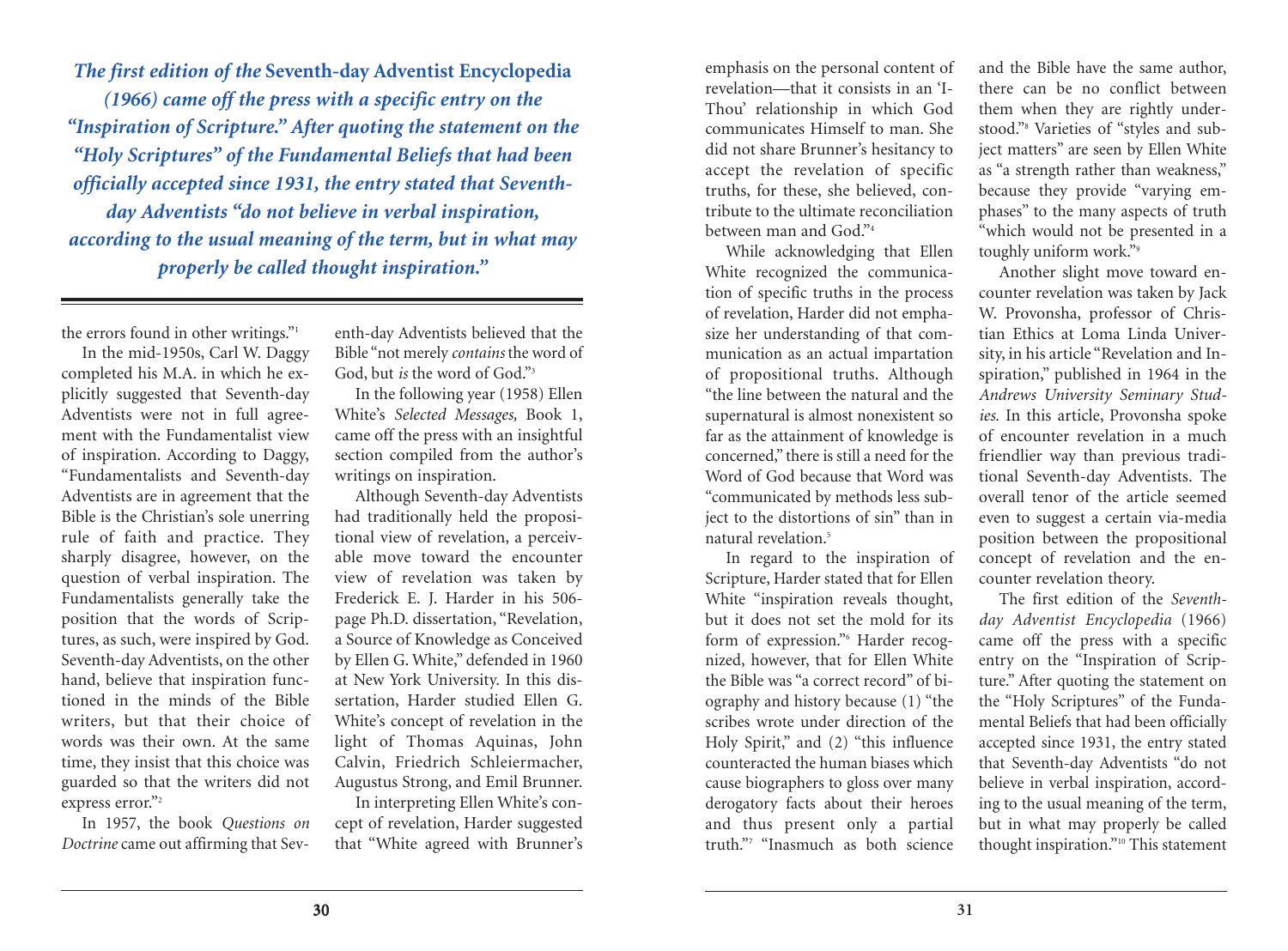was followed by some quotations from Ellen White's writings.

Also in 1966, Arthur L. White, secretary of the Ellen G. White Estate and grandson of Ellen White, presented a lecture at Andrews University under the title "Toward a Factual Concept of Inspiration" (published in 1973). In that lecture, he stated that "Seventh-day Adventists are uniquely fortunate in approaching the question of the inspiration of the prophets. We are not left to find our way, drawing all our conclusions from writings of two thousand years or more ago that have come down to us through varied transcriptions and translations. With us it is an almost contemporary matter, for we have had a prophet in our midst. It is generally granted by the careful student of her works that the experience of Ellen G. White was not different from that of the prophets of old."<sup>11</sup>

Arthur White also said that "Ellen G. White's statements concerning the Bible and her work indicate that the concept of verbal inspiration is without support in either the Bible writers' or her own word."<sup>12</sup> He declared also that while "the Scriptures provide an infallible revelation," "the language used in imparting it to mankind is not infallible."13 He admitted the existence of factual discrepancies in "details of minor consequence."<sup>14</sup>

The Sabbath school lesson for October 11, 1969, stated, however, that not only "the actual impartation

of the divine revelation of truth came to the prophet under the Spirit's guidance and control" (cf. Num. 12:6; Hosea 12:10; Rev. 1:10, 11), but also that "the communication to the people of the light received by the prophet, was also directed by the Holy Spirit" (cf. 2 Peter 1:21; Rev. 1:2, 11).<sup>15</sup>

Aware of the new critical trends that were slowly leading Seventh-day Adventism into a crisis on inspiration, Edward Heppenstall, professor of systematic theology at the Seventhday Adventist Theological Seminary, Andrews University, pointed out in *Ministry* magazine for July 1970 that Seventh-day Adventists had simply aligned themselves "with the evangelical or traditional position," without having a "clearly defined and developed doctrine of revelation and inspiration."<sup>16</sup>

After blaming the encounter theory of revelation for confusing revelation with regeneration, Heppenstall affirmed that "God's communication is addressed to the mind of man in rational concepts and verbal propositions." "By inspiration," according to Heppenstall, "God kept the Bible writers within the conceptual truths of His revelation," so that "both the writers and the message were God directed" (cf. 2 Tim. 3:16, 17). Heppenstall affirmed also that Scripture is "without error in what it teaches, in the historical facts basic to the truths they are intended to unfold," but not

*The years 1950 to 1970 saw the emergence of some moves toward encounter revelation and a thought view of inspiration that was largely informed by a particular understanding of Ellen White's phenomena. Not until the 1970s and early 1980s, however, did these trends reach their climactic expression.*

necessarily in "the accuracy of words per se."17

Thus, the years 1950 to 1970 saw the emergence of some moves toward encounter revelation and a thought view of inspiration that was largely informed by a particular understanding of Ellen White's phenomena. Not until the 1970s and early 1980s, however, did these trends reach their climactic expression.

## **Challenges of the Historicization of Inspired Writings (1970-1991)**

While conflicting views of inspiration had been previously nurtured within Seventh-day Adventism, it was in the early 1970s that Seventhday Adventist scholars became more controversially divided on this particular doctrine. The main forums to foster those discussions were the Association of Adventist Forums (officially established in the fall of 1967) and its *Spectrum* magazine (first issued in the winter of 1969).

As a non-official church publication, *Spectrum* assumed a revisionistcritical stand, which would eventually be denounced by Neal C. Wilson, General Conference president, at the 1984 Annual Council of the General Conference. Several articles advocating encounter revelation and the use of the historical-critical method came out in *Spectrum*, setting the agenda for many discussions on inspiration during the period 1970-1991.

*Encounter Revelation.* The theory of encounter revelation was a neoorthodox reaction to the traditional concept of propositional revelation. It perceives revelation as a subjective personal divine-human encounter rather than as an objective communication of propositional truth. The Bible is, therefore, reduced to a mere human testimony of that encounter.

The Autumn 1970 issue of *Spectrum* came out with several articles dealing with Ellen White. Among those articles was one by F. E. J. Harder, dean of the School of Graduate Studies at Andrews University, in which he further elaborated some basic concepts of his Ph.D. disserta-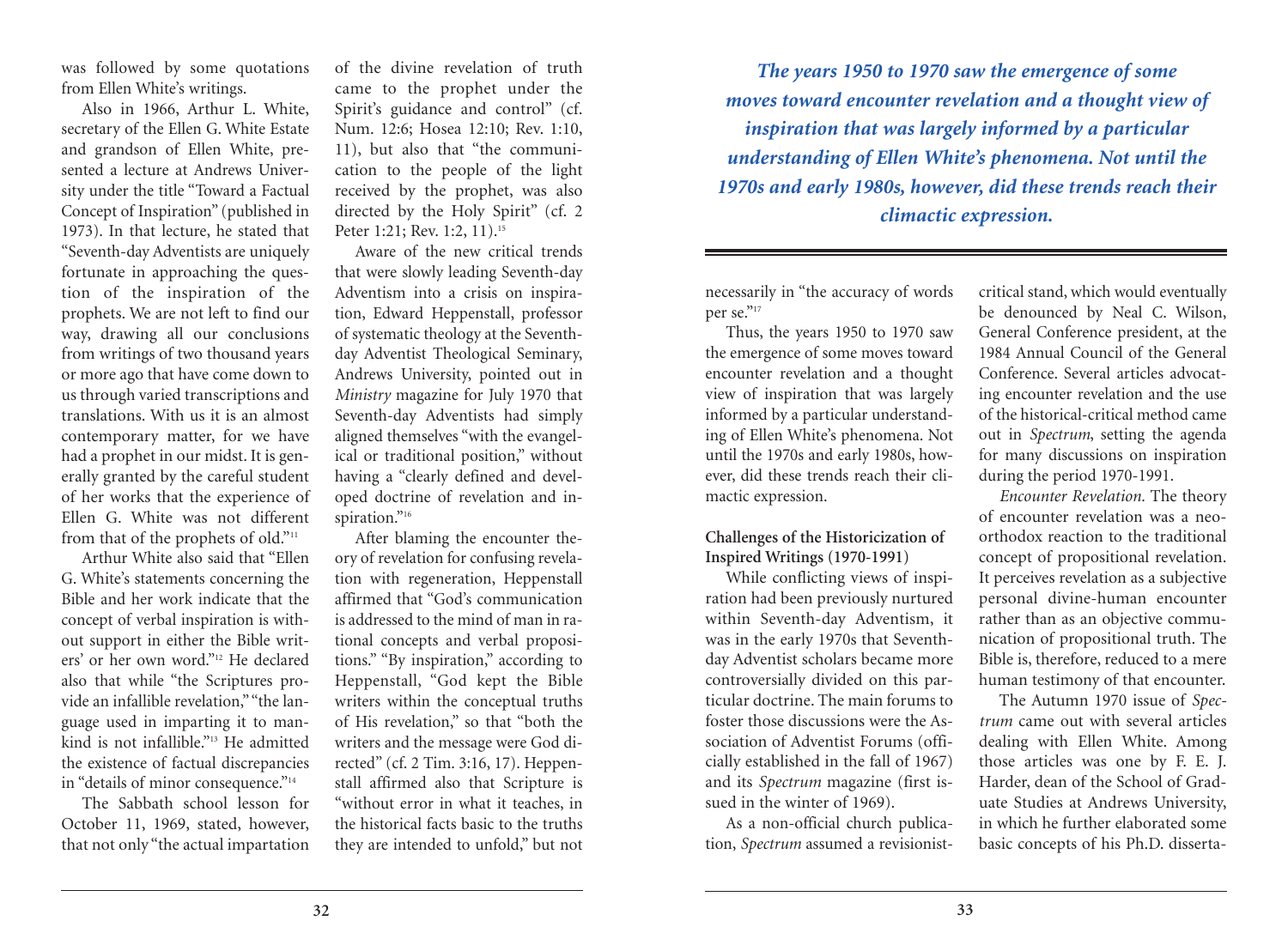*Dederen read a paper entitled "Toward a Seventh-day Adventist Theology of Revelation-Inspiration" at the 1974 Bible Conference. In this paper, Dederen again pointed out that revelation "is more than a mere meeting or encounter, it is also a knowing, it implies a knowledge of the Lord and of His will."*

tion (1960). Seventh-day Adventists were challenged by Harder's article to move beyond the 19th-century Protestant view of special revelation "as propositionally embedded within an ancient book." For Harder, special revelation was a "continuing conversation and communion between God and living people" in personal and communal bases. 18

In 1975, Herold Weiss, chairman of the Department of Religious Studies of St. Mary's College, Indiana, and former assistant professor of New Testament at Andrews University, moved even more explicitly toward the encounter theology of neo-orthodoxy in his *Spectrum* article entitled "Revelation and the Bible: Beyond Verbal Inspiration." Under the assumption that "both revelation and inspiration take place outside and prior to the Bible," Weiss argued that "to equate God's Word with a book is the work of a corrupted faith that sets up for itself an idol. The words of the book are the words of the prophets which only tangentially reflect the

Word of God. Nothing on earth is the ultimate expression of God. To make the Bible such is bibliolatry, just another form of idolatry."19

Weiss rejected the "verbal inspiration" idea that "the Bible has one Author" because "historical, grammatical and literary" studies have shown that "it is impossible to lump all the books of the Bible under one author." Based on such an assumption. Weiss argued that "the Bible as a book can and must be studied as any other book."20

Meanwhile, the most significant Seventh-day Adventist critical responses to the encounter revelation theory were penned by Raoul Dederen during the 1970s. In a paper entitled "Revelation, Inspiration, and Hermeneutics," which came out in the Symposium on Biblical Hermeneutics (1974), Dederen qualified the idea of setting "revelation-encounter over against revelation-doctrine" as a false dichotomy. While admitting that revelation is indeed "an event, an encounter," Dederen also explained that "one's encounter with Christ is effected only through hearing the prophetic and apostolic proclamation consigned to Scriptures. These fragile words of Scripture passed down to us from the OT and the NT writers are intrinsic to the revelational process. They are as true as the Christ event they explicate, and they share in the 'once-forall' character of the divine revela $t$ <sub>10n</sub> $v$ <sub>21</sub>

After describing how "the age of enlightenment" questioned the Christian traditional view of Scripture as "a divine communication to man cast in written form under the express inflow of the Holy Spirit," Dederen qualified any attempt to reject "the testimony of Scripture regarding itself" as "unscientific."22

Dederen read a paper entitled "Toward a Seventh-day Adventist Theology of Revelation-Inspiration" at the 1974 Bible Conference. In this paper, Dederen again pointed out that revelation "is more than a mere meeting or encounter, it is also a knowing, it implies a knowledge of the Lord and of His will."23

*The Historical-Critical Method.* The historical-critical method is a method of literary analysis used to study documents from the perspective of their indebtedness to the particular socio-cultural milieu in which they were produced. The method grew out of the Enlightenment assumption (or basic presupposition)

that history can be understood without taking into consideration supernatural intervention.

The question whether the method is adequate for the study of "inspired" writings divided Seventh-day Adventist scholars eventually into three major groups: (1) Those who accept the method with its basic presupposition; (2) those who believe that a modified version of the method can be used apart from its basic presupposition; and (3) those who hold that the method is unacceptable because it cannot be isolated from its basic presupposition.

The existence of so-called "modified" versions of the classical historical-critical method would require a much more detailed study to identify particular understandings of the method by different Seventhday Adventist scholars. However, no classification of such variant understandings are provided in the present article beyond the endeavor of pointing out a few Seventh-day Adventist studies that attempt to foster the use of the method and criticisms of those attempts.

Historical-critical studies of Ellen White's writings were encouraged by the Autumn 1970 *Spectrum* article "Ellen White: A Subject for Adventist Scholarship," written by Roy Branson, then assistant professor of Christian ethics at Andrews University, and Herold D. Weiss, then assistant professor of New Tes-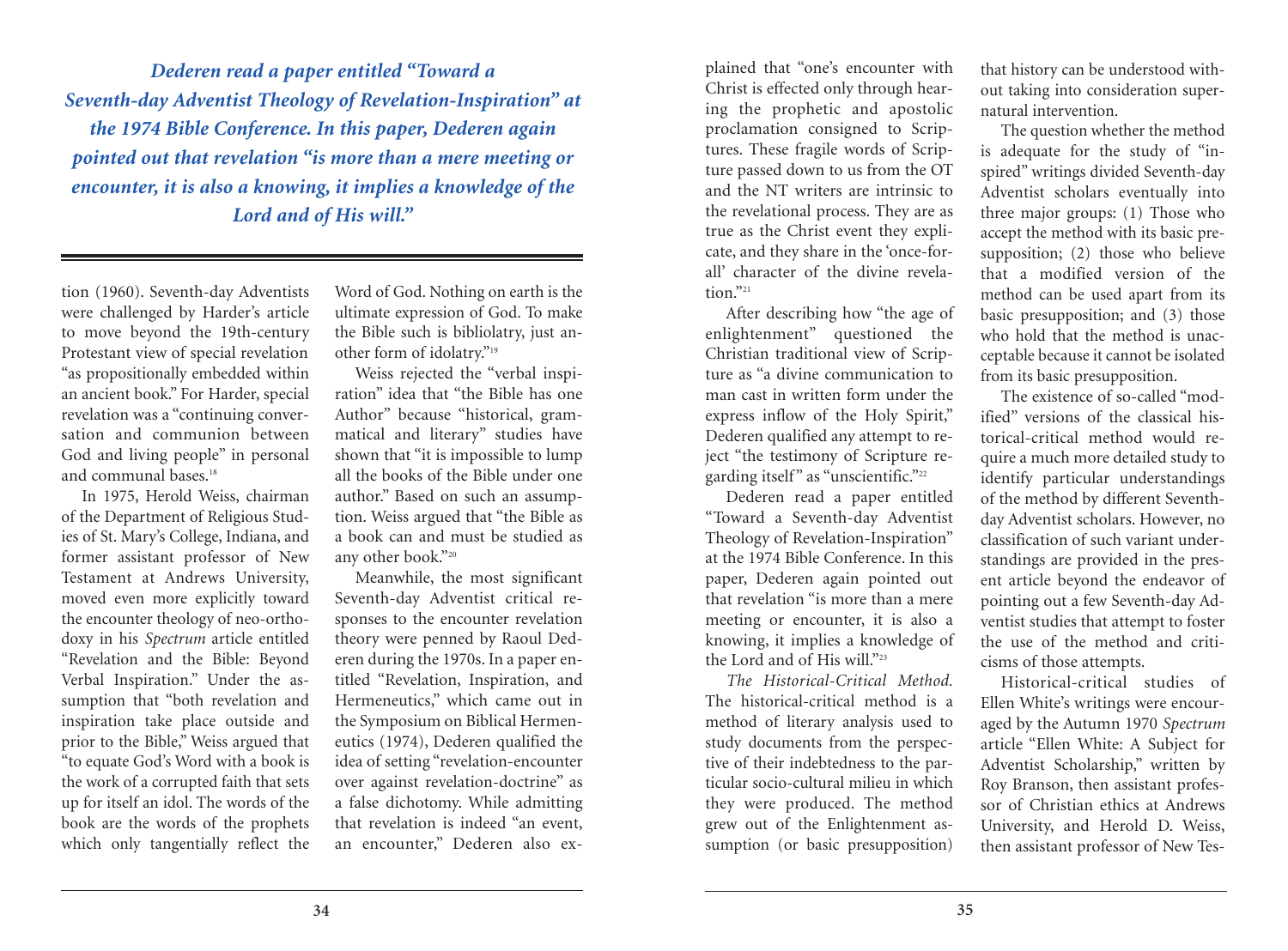tament at the same university. In that article, Branson and Weiss challenged Seventh-day Adventists scholars to study Ellen White's writings with a four-step historical-critical hermeneutics, intended (1) "to discover the nature of Mrs. White's relationship to other authors," (2) "to recover the social and intellectual milieu in which she lived and wrote," (3) "to give close attention to the development of Ellen White's writings within her own lifetime, and also to the development of the church," and (4) "to apply in our day the words she spoke in her day."24

Such hermeneutics set the trend for several historical-critical studies that came out during this period (1970-1991) charging Ellen White with historical errors, plagiarism, psychological trances, and theological pitfalls.

In the fall of 1979, Benjamin McArthur, professor of American history at Southern Missionary College, pointed out in his *Spectrum* article, "Where Are Historians Taking the Church?" that Seventh-day Adventism was "witnessing the first great age of Adventist historical revisionism." McArthur explained that the new generation of Seventh-day Adventist revisionists worked under the common presupposition that "the cultural milieu in which Ellen White lived and worked to a large degree shaped her writings on history, prophecy, health and, by implication, every other topic she discussed." As a result, "the nature of her inspiration" and "her authority in the church" were at issue. 25

McArthur explained that since "orthodox belief and critical historical judgment are incompatible," "the problem is not that the Adventist historian lacks faith in God's providential leading, but that there is no way for him to include it in historical explanation."26 Thus, the use of the historical-critical method led Seventh-day Adventist revisionists not only to deal with Ellen White's writings as "historically conditioned"<sup>27</sup> but also to a large extent to give up the Great Controversy theme as a philosophy of history.

In March 1980, Donald Mc-Adams, president of Southwestern Adventist College, published an article in *Spectrum* under the explanatory title "Shifting Views of Inspiration: Ellen G. White Studies in the 1970s." In that article, McAdams explained how critical studies of Ellen White during the 1970s tried to show that her works were "not entirely original" (because she "copied from other sources") and were "not infallible" (because she "made statements that were not correct"). 28

The use of the historical-critical method was also encouraged in regard to the study of Scripture. Of special significance was the section entitled "Ways to Read the Bible" of the December 1982 issue of *Spec-*

*Zinke stated that "method in theology must not be determined by an* **a priori** *consideration of the nature of man, of the universe, or of any aspect of these two. Rather, method must be determined totally by Scripture itself. The method by which Scripture is studied must not be the same as that applied to human literature."*

*trum* magazine. There, John C. Brunt, professor of New Testament at Walla Walla College, argued that the use of the historical-critical method does not necessarily lead to "liberal conclusions." Brunt further suggested that "virtually all Adventist exegates [sic] of Scripture do use historical-critical methodology, even if they are not willing to use the term. The historical-critical method deserves a place in the armamentarium of Adventists who are serious about understanding their Bibles."29

Larry G. Herr, then professor of Old Testament in the seminary of the Far Eastern Division in the Philippines, argued in the same line that "the 'historical-critical' method of Bible study, used properly, can be a valid and powerful tool for Seventh-day Adventists."30

Meanwhile, some of the most significant Seventh-day Adventist criticisms of the historical-critical method were penned by E. Edward Zinke and Gerhard F. Hasel. During the 1970s, Zinke, then research assistant and assistant secretary of the Biblical Research Committee of the General Conference, came out with several articles on the subject. Of special significance was his supplement to *Ministry* magazine of October 1977, entitled "A Conservative Approach to Theology." After surveying different approaches to theology from a historical perspective, Zinke stated that "method in theology must not be determined by an *a priori* consideration of the nature of man, of the universe, or of any aspect of these two. Rather, method must be determined totally by Scripture itself. The method by which Scripture is studied must not be the same as that applied to human literature. Since God's revelation is distinct from that which takes place within the human sphere, the method applied to its interpretation is not the same as that which is applied to what is produced within the human sphere. Thus the nature of revelation itself must be considered within the context of the method for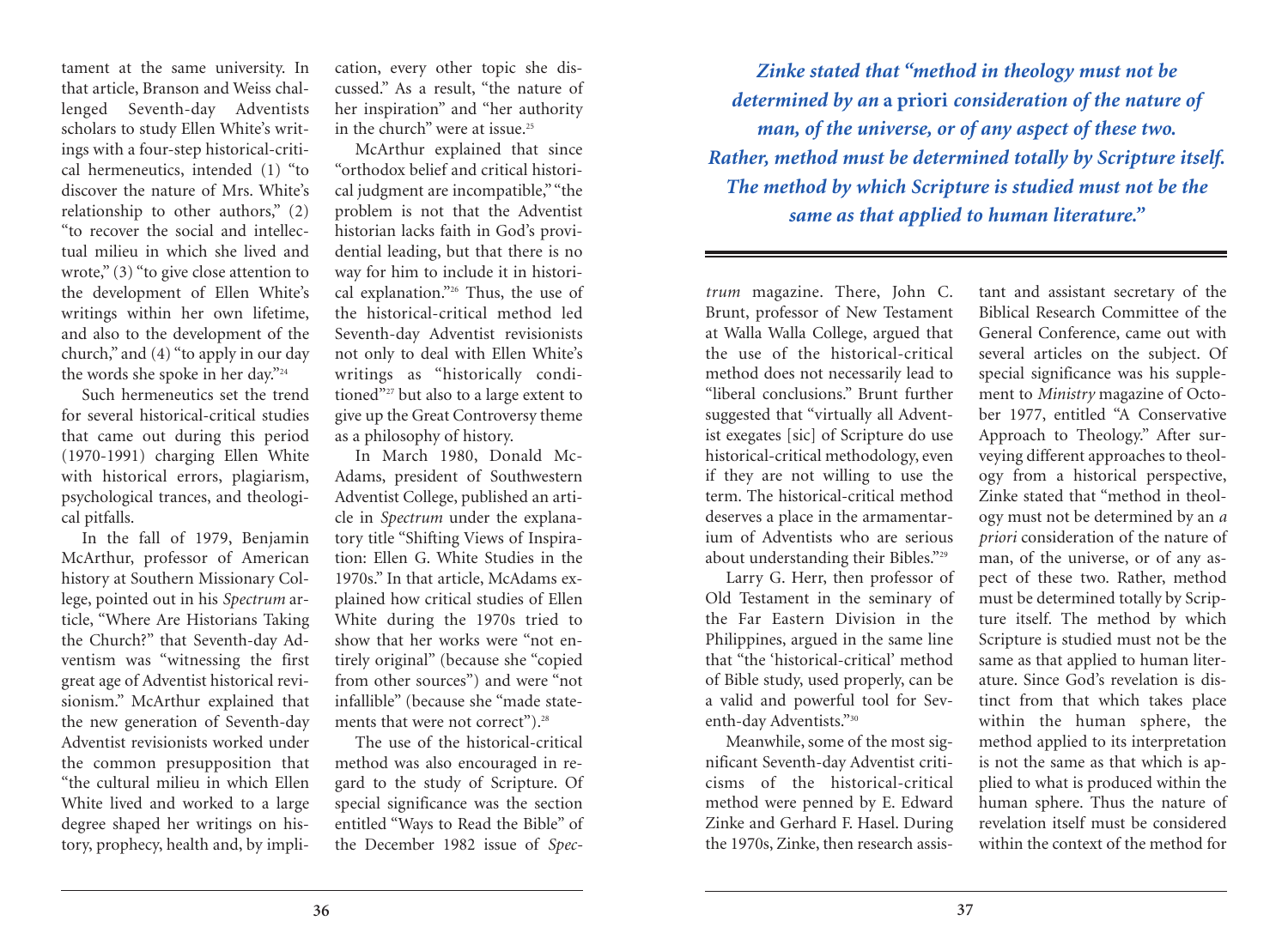*Concerns about the use of the historical-critical method by Seventh-day Adventist scholars also led the 1986 Annual Council of the General Conference, which convened in Rio de Janeiro, to vote a document on "Methods of Bible Study." In this official document, Adventist Bible students were urged "to avoid relying on the use of the presuppositions and the resultant deductions associated with the historical-critical method."*

its interpretation."31

In 1980, Gerhard F. Hasel, professor of Old Testament and biblical theology at Andrews University, published his book *Understanding the Living Word of God,* in which he criticized the historical-critical method for its "totally immanent view of history on the horizontal level without any vertical, transcendent dimension."<sup>32</sup> Hasel not only charged that method with undermining the authority of the Scriptures, but also argued in favor of an approach to Scripture that could recognize its divine, supernatural element.

In 1985 the Biblical Research Institute published Hasel's book, *Biblical Interpretation Today,* in which the author strongly criticized the historicalcritical method for "disallowing divine, supernatural intervention in history."33 Under the assumption that "the Bible must remain the master and the method the servant," Hasel argued that in the study of Scripture the "method must always be subject to the judgment of Scripture." Thus "the study of Scripture must follow a method that derives its philosophical conceptuality, its norms and procedures from Scripture itself."34

Concerns about the use of the historical-critical method by Seventh-day Adventist scholars also led the 1986 Annual Council of the General Conference, which convened in Rio de Janeiro, to vote a document on "Methods of Bible Study." In this official document, Adventist Bible students were urged "to avoid relying on the use of the presuppositions and the resultant deductions associated with the historical-critical method." Under the assumption that "human reason is subject to the Bible, not equal to or above it," the document stated that "even a modified use" of the historical-critical method "that retains the principle of criticism which subordinates the Bible to human reason is

unacceptable to Adventists."35

The use of the historical-critical method was also criticized in several articles by Gerhard F. Hasel, Leon I. Mashchak, Richard M. Davidson, and Mario Veloso.

*Further Developments.* Since 1970, a significant variety of definitions of inspiration have been proposed in Seventh-day Adventist circles. Those definitions have oscillated between attempts to accommodate apparent "discrepancies" of inspired writings and concerns of uplifting the infallibility of those writings against the challenges imposed by revisionist studies.

In 1972, Rene Noorbergen's *Ellen G. White: Prophet of Destiny* described the prophetic ministry in strong terms. According to Noorbergen, a "*true prophet* is not a psychic who performs with the aid of a mental or 'spiritual' crutch, but is someone who has no degree of freedom either in turning in or controlling the prophetic impulses or prophetic recall. These impulses are superimposed over the prophet's conscious mind by a supernatural personal being, having absolute knowledge of both past and future, making no allowance for error or human miscalculation."36

Also in 1972, Hans Heinz' *Glaubenslehren der Heiligen Schrift* came out with a special chapter on "The Holy Scripture." After rejecting the theory of verbal inspiration, Heinz defined inspiration as "a positive divine impact on the mind, will, and imagination of the author, who uses his means in order to write as God desires, whereby the author is under the guidance of God, which prevents error."37

Of special significance was the 1974 Bible Conference, which was summoned "to focus on the Bible as the foundation of Adventist faith and doctrine, and to study sound principles of hermeneutics."38 The doctrine of inspiration was addressed in Raoul Dederen's two papers, "Revelation, Inspiration, and Hermeneutics" and "Toward a Seventh-day Adventist Theology of Revelation-Inspiration."

In the latter, Dederen defined inspiration as "the controlling influence that God exerts over the human instrument by whom His revelation is communicated. It has to do with the *reception*, by the prophet, of the divine revelation and the accuracy with which it is *transmitted*, whether in an oral or a written form. At the same time it gives the record of revelation its authority and validity for us."39

To this he added, "We can hardly believe that God, having performed the mighty acts and revealed their true meaning and import to the minds of prophets and apostles would leave the prophetic and apostolic ministry to take care of itself. The same Holy Spirit, we hold, who called them to share God's knowledge and plans, also aided their ef-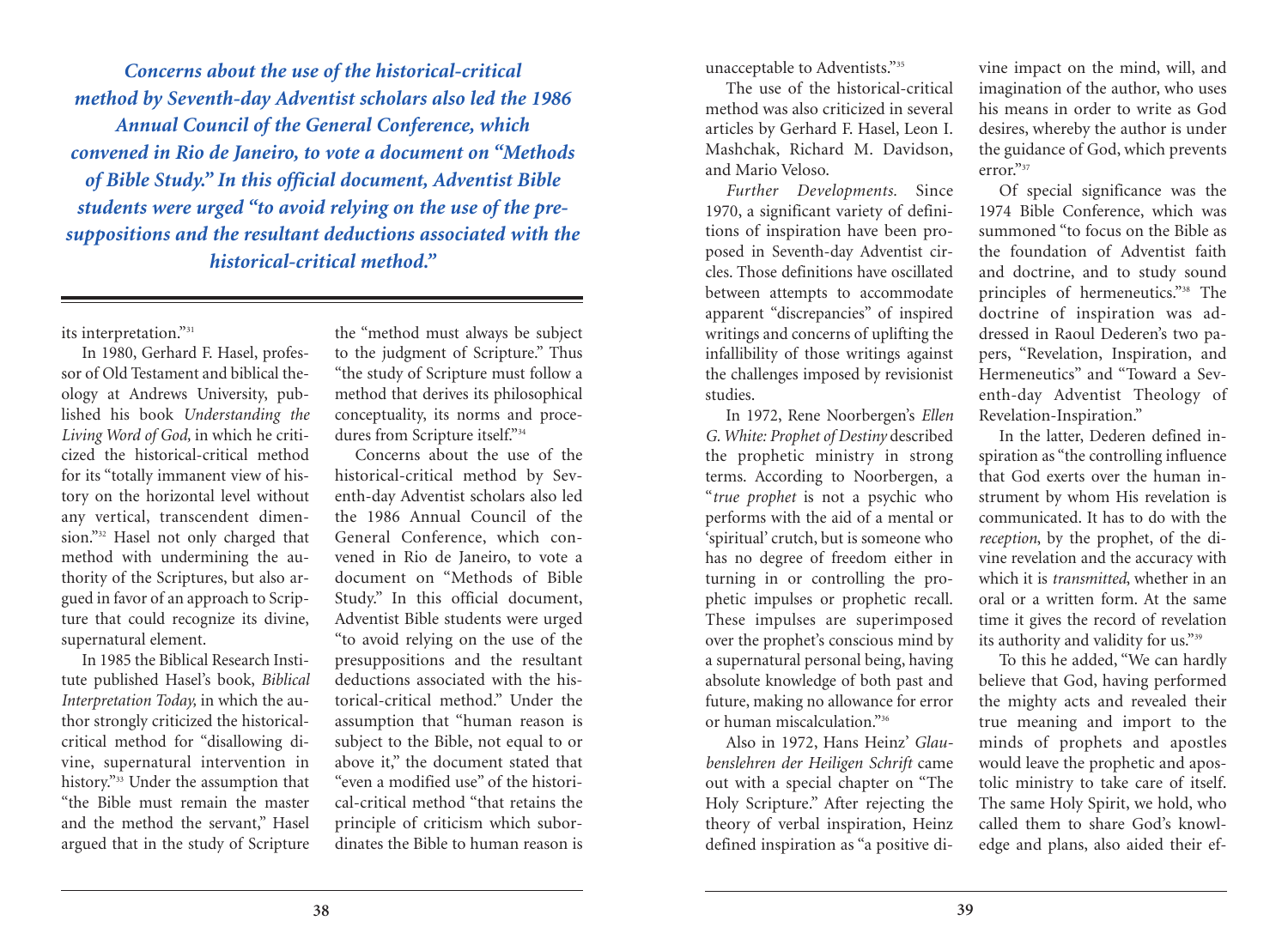forts to convey such a revelation to those to whom they ministered."40

Dederen also pointed out the existence of a tendency in certain circles "to caricature" as "some sort of a dictation theory" the position of those who believed that the Bible was "fully inspired" "in all its parts." While recognizing that on "some occasions" God actually spoke and man just recorded the words (Gen. 22:15-18; Ex. 20:1-17), Dederen stated that "in the main" inspiration functioned in such a flexible way as to allow for "human personalities."<sup>41</sup>

After quoting Ellen White's classic statement, "It is not the words of the Bible that are inspired, but the men that were inspired" from *Selected Messages*, Book 1, page 21, Dederen raised the crucial question, "Since the thoughts rather than the words are inspired, shall we conclude that we are at liberty to treat the text of Scripture as being of little importance?" Answering the question, he explained that "some, in fact, do maintain that God suggested the thoughts and the general trend of His revelation, leaving the prophet free to express them in his own language, as he liked. Quite apart from the fact that ideas are not most usually transferred by means other than words, this scheme ignores the fact that if the thought communicated to a prophet is of the essence of a revelation, the form in which it is expressed is of prime significance. The exegetical study of the Scriptures in their original language would lose much of its meaning if God has not guided the prophet in the writing of his message."42

In regard to Ellen White's position on the matter, Dederen asserted that "Ellen White herself, who so clearly emphasizes that the thoughts rather than the words of a prophet are inspired, stipulates: 'While I am writing out important matters, He is beside me helping me . . . and when I am puzzled for a fit word to express my thoughts, He brings it clearly and distinctly to my mind.' 'I tremble for fear,' adds the servant of the Lord, 'lest I shall belittle the great plan of salvation by cheap words . . . . Who is sufficient for these things?' Everything points to the fact that God who imbued the prophets' minds with thoughts and inspired them in the fulfillment of their task also watched over them in their attempts to express 'infinite ideas' and embody them in 'finite vehicles' of human language."43

Such a view of inspiration "does not nullify," according to Dederen, "the significant human authorship of the biblical writings. It simply affirms that the prophetic message as we find it in Scripture is the testimony of God."<sup>44</sup>

In 1977, Dederen came out with an insert in *Ministry*, under the title "Ellen White's Doctrine of Scripture." While declaring that Ellen

*[Arthur] White admitted that while "the revelation of God's will is authoritative and infallible," "the language used in imparting it to mankind is human and hence is imperfect." He saw the prophet as under the influence of the Spirit of God not only in receiving "his message through the visions" but also in bearing testimony.*

White did not support the views of verbal inspiration and inerrancy of the original autographs, Dederen explained that Ellen White's concept of inspiration is that "the whole man is inspired, not just his words."45

Meanwhile, Arthur White prepared two series of articles for the *Review*, trying to counteract some of the tensions unleashed by revisionist studies of Ellen White. The first series came out in early 1978, under the general title "Toward an Adventist Concept of Inspiration." In this series, Arthur White suggested again that Seventh-day Adventists were in a better position to understand the *modus operandi* of inspiration, because they still had the autographs of a modern prophet (Ellen White), while those of the Bible were no longer available.

White admitted that while "the revelation of God's will is authoritative and infallible,""the language used in imparting it to mankind is human and hence is imperfect."46 He saw the prophet as under the influence of the Spirit of God not only in receiving "his message through the visions" but also in bearing testimony. Despite certain occasions in which "the very words to be used are impressed upon his mind by the Spirit of God," the influence of the Spirit does not lead the prophet to "the point of being mechanically controlled, or of being forced into a mold."47

Arthur White began his second series, "The E. G.White Historical Writings" (summer of 1979), explaining in a euphemistic way that probably never before, since the death of Ellen White in 1915, had Seventh-day Adventists been so interested in the questions of "inspiration in general and the inspiration of Ellen White in particular," as well as "Ellen White's 'sources' for the Conflict of the Ages books in general, and *The Great Controversy* and *The Desire of Ages* in particular." He promised that this series of articles would lead the readers "some distance from the narrow concepts held by some of a mechanical, verbal inspiration according to which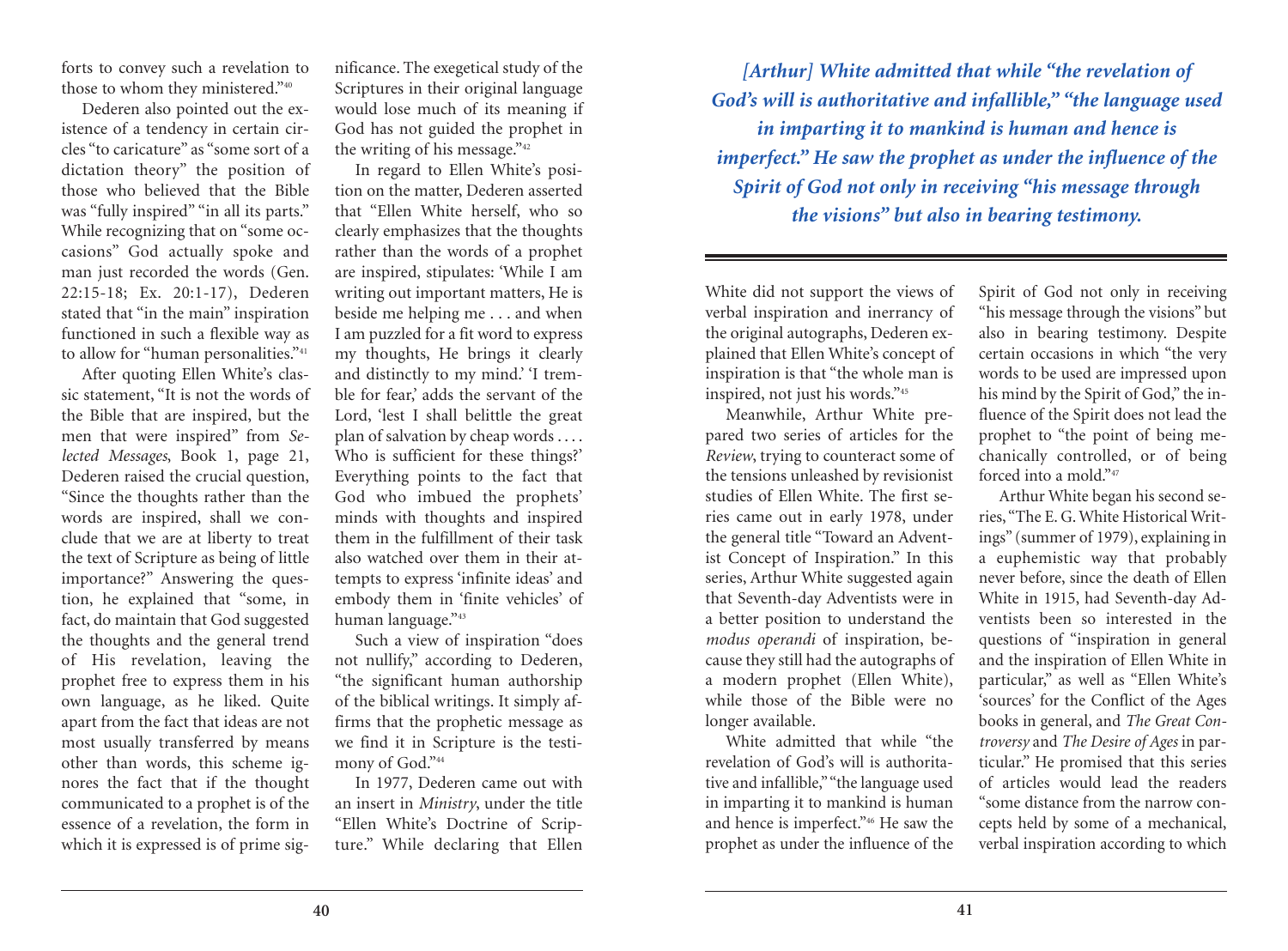*Kenneth Wood, editor of the* **Review***, suggested that readers keep in mind "four facts": (1)* **"Inspired writings do not come to us'untouched by human hands'";** *(2)* **"in communicating with the human family, God inspired persons, not writings";** *(3)* **"inspiration involves a variety of methods in communicating truth and God's will";** *and (4)* **"the message of an inspired writer does not depend for its authority on whether it is accompanied by the label, 'This is God's Word.'"**

Ellen White wrote only what was revealed to her in vision or dictated to her by the Holy Spirit."<sup>48</sup>

In recommending this series, Kenneth Wood, editor of the *Review*, suggested that readers keep in mind "four facts": (1) *"Inspired writings do not come to us 'untouched by human hands'";* (2) *"in communicating with the human family, God inspired persons, not writings";* (3) *"inspiration involves a variety of methods in communicating truth and God's will";* and (4) *"the message of an inspired writer does not depend for its authority on whether it is accompanied by the label, 'This is God's Word.'"* Wood also pointed out that "because Satan is today making supreme efforts to undermine confidence in the writings of the Spirit of Prophecy, we feel convinced that the end of all things is near."49

Within the context of the contemporary revisionist challenges, Seventh-day Adventists published, in 1980, two major consensus documents in order to confirm their faith in the trustworthiness of the inspired writings. The first one, titled "Revelation and Inspiration of the Bible," was produced "over a period of several years, involving scientists, theologians, administrators, teachers, and others throughout the world church." Although "numerous revisions" in its text had been made taking into consideration the suggestions received, the document appeared in the *Adventist Review* of January 17 with a special note asking for additional "comments and suggestions" to be addressed to W. Duncan Eva, a vice-president of the General Conference.

The document under consideration recognized that "the writers of the Holy Scripture were inspired by God with ideas and concepts," but "He did not dictate His message to

them word by word, except in certain instances in which God or an angel spoke or voices were heard by the prophet." In regard to the difficulties of the Bible, the same document warned that "it is well to remember that such difficulties in Scripture may be the result of imperfections of human understanding, or lack of knowledge of the circumstances involved. Some difficulties may be resolved by further research and discovery. Others may not be understood or resolved until the future life. However, we must guard against sitting in judgment on the Scriptures. No man can improve the Bible by suggesting what the Lord meant to say or ought to have said."50

The second document (far more influential than the first one) was the new 1980 "Statement of Fundamental Beliefs," officially accepted by the delegates of the worldwide Seventhday Adventist Church at the 1980 General Conference session in Dallas, Texas. The new statement on the Scriptures (statement 1) of that document reads as follows: "The Holy Scriptures, Old and New Testaments, are the written Word of God, given by divine inspiration through holy men of God who spoke and wrote as they were moved by the Holy Spirit. In this Word, God has committed to man the knowledge necessary for salvation. The Holy Scriptures are the infallible revelation of His will. They are the stan-

dard of character, the test of experience, the authoritative revealer of doctrines, and the trustworthy record of God's acts in history."51

The new statement on the gift of prophecy (statement 17) affirmed the following: "One of the gifts of the Holy Spirit is prophecy. This gift is an identifying mark of the remnant church and was manifested in the ministry of Ellen G. White. As the Lord's messenger, her writings are a continuing and authoritative source of truth which provide for the church comfort, guidance, instruction, and correction. They also make clear that the Bible is the standard by which all teaching and experience must be tested<sup>"52</sup>

Also published in 1980, Gerhard F. Hasel's book *Understanding the Living Word of God* included a whole chapter on the inspiration of Scripture. In that chapter, Hasel argued that the witnesses of Peter (2 Peter 1:19-21) and Paul (2 Tim. 3:16) attest that "'all Scripture is inspired by God.'" "Having received the divine revelation, the human penman was inspired," according to Hasel, "by the Holy Spirit to communicate these divine ideas and thoughts accurately and authoritatively in the language of men." The divine authorship of Scripture was seen as the source for both "the unity of Scripture" and "the supreme authority of Scripture<sup>"53</sup>

In 1981, William G. Johnsson, as-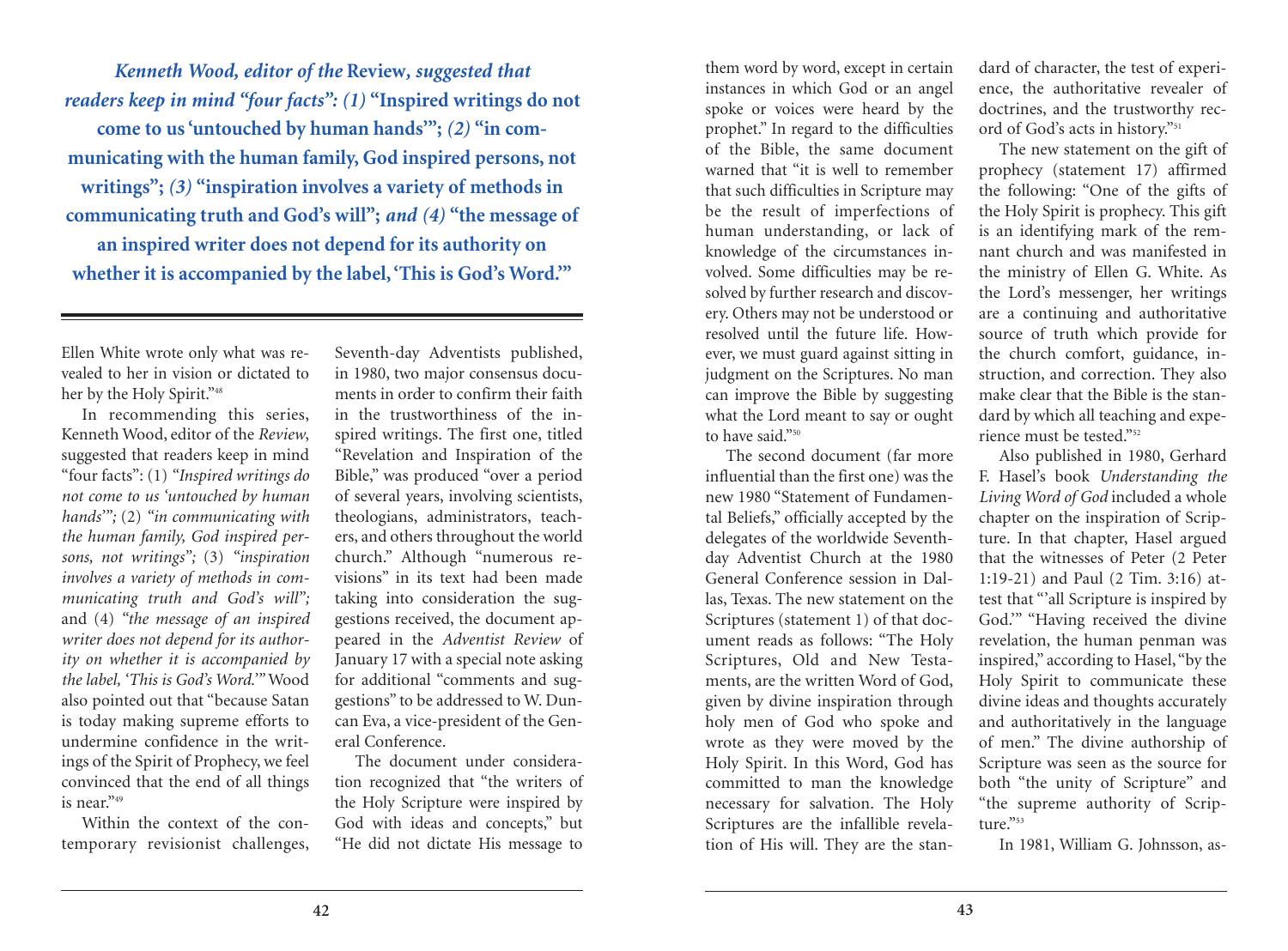sociate editor of the *Adventist Review,* stated in a *Ministry* article, "How Does God Speak?" that "defining inspiration is like catching a rainbow. When we have put forth our best efforts, there will remain an elusive factor, an element of mystery."54

Also in 1981, Roger W. Coon, associate secretary of the Ellen G. White Estate, began a three-part series on "Inspiration/Revelation" in *The Journal of Adventist Education*. In this series Coon advocated "plenary (thought) inspiration," in exclusion to both "verbal inspiration" and "encounter inspiration."55

In addressing the subject of infallibility, Coon mentioned two theories: (1) The "strait-jacket" theory, in which true prophetic writings are regarded as "prevented from making any type of error," and (2) the "intervention" theory, which holds that "if in his humanity a prophet of God errs, *and* the nature of that error is sufficiently serious to materially affect (a) the direction of God's church, (b) the eternal destiny of one person, or (c) the purity of a doctrine, *then* (and only then) the Holy Spirit immediately moves the prophet to correct the error, so that no permanent damage is done."56

Taking his stand on the side of the "intervention" theory, Coon stated that "in inspired writings, ancient [the Bible] and modern [the writings of Ellen White], there are

inconsequential errors of minor, insignificant detail." He then listed a few examples of "errors" in the Bible and in the writings of Ellen White. Among the "errors" in Scripture he mentions: (1) the allusion to Jeremiah (instead of Zechariah) as the author of the quotation found in Matthew 27:9 and 10 (cf. Zech. 11:12, 13); and (2) the different wordings of the inscription placed at the top of the cross (cf. Matt. 27:37; Mark 15:26; Luke 23:38; John 19:19). The "errors" of Ellen White are seen as including (1) a reference to the Paradise Valley Sanitarium as having 40 rooms (instead of 38); and (2) a mentioning of the apostle Peter (instead of Paul) as the author of the saying, "the love of Christ constraineth us" (2 Cor. 5:14). 57

Rejecting the theory of "degrees of inspiration (or revelation)" and "degrees of authority," Coon stated that "Ellen G. White is best understood in the role of the literary but noncanonical prophets of the Bible." Thus, though the writings of Ellen White have the same level of inspiration and authority as the Bible, they are not "an addition to the sacred canon of Scripture."<sup>58</sup>

In response to the charges of plagiarism raised against Ellen White, George E. Rice, then associate professor of New Testament at Andrews University, in 1983 published his book *Luke, a Plagiarist?* In this book he suggested that the inspiration of

*While recognizing that Seventh-day Adventists tended to see the prophetic model as "a big umbrella under which we gather all of the books of the Bible," George E. Rice pointed out that this model "is inadequate to explain the variations in the gospel portrait."*

Scripture can be fully understood only from the perspective of two distinctive models of inspiration.

The first of those models was termed "prophetic model," by which Rice referred to "divine revelation coming to the prophet through dreams, visions, thought illumination as seen in the psalms and the wisdom literature, and the recording of these theophanies (divine manifestations) under the guidance of the Holy Spirit."59

While recognizing that Seventhday Adventists tended to see the prophetic model as "a big umbrella under which we gather all of the books of the Bible," Rice pointed out that this model "is inadequate to explain the variations in the gospel portrait," as well as the content of "1 and 2 Kings, 1 and 2 Chronicles, and other Old Testament books." Room was, therefore, left for a second model of inspiration that would function as "the complement to and companion of the prophetic model."60

That second model of inspiration is called the "Lucan model" (cf. Luke 1:1-4), which Rice saw as "based on

research—reading and oral interviews."61 He explained that "the Bible writer who operated under this model was an author and a theologian in his own right. As an author he shaped and arranged the material he researched so that the end product expressed his interests. As a theologian he worked with the material so that the end product expressed his theological understanding. Yet the Spirit guided throughout the whole process."<sup>62</sup>

In 1985, Richard Rice, professor of theology at Loma Linda University, included a whole chapter on "The Doctrine of Revelation" in his book *The Reign of God.* Regarding inspiration as "one aspect" of "the larger dynamic of God's communication to human beings," the author pointed out that "the doctrine of revelation" should not be reduced "to the phenomenon of inspiration."<sup>63</sup>

Richard Rice saw the biblical doctrine of inspiration as containing two important ideas: (1) "The divine authority of Scripture," and (2) "the divine-human character of Scrip-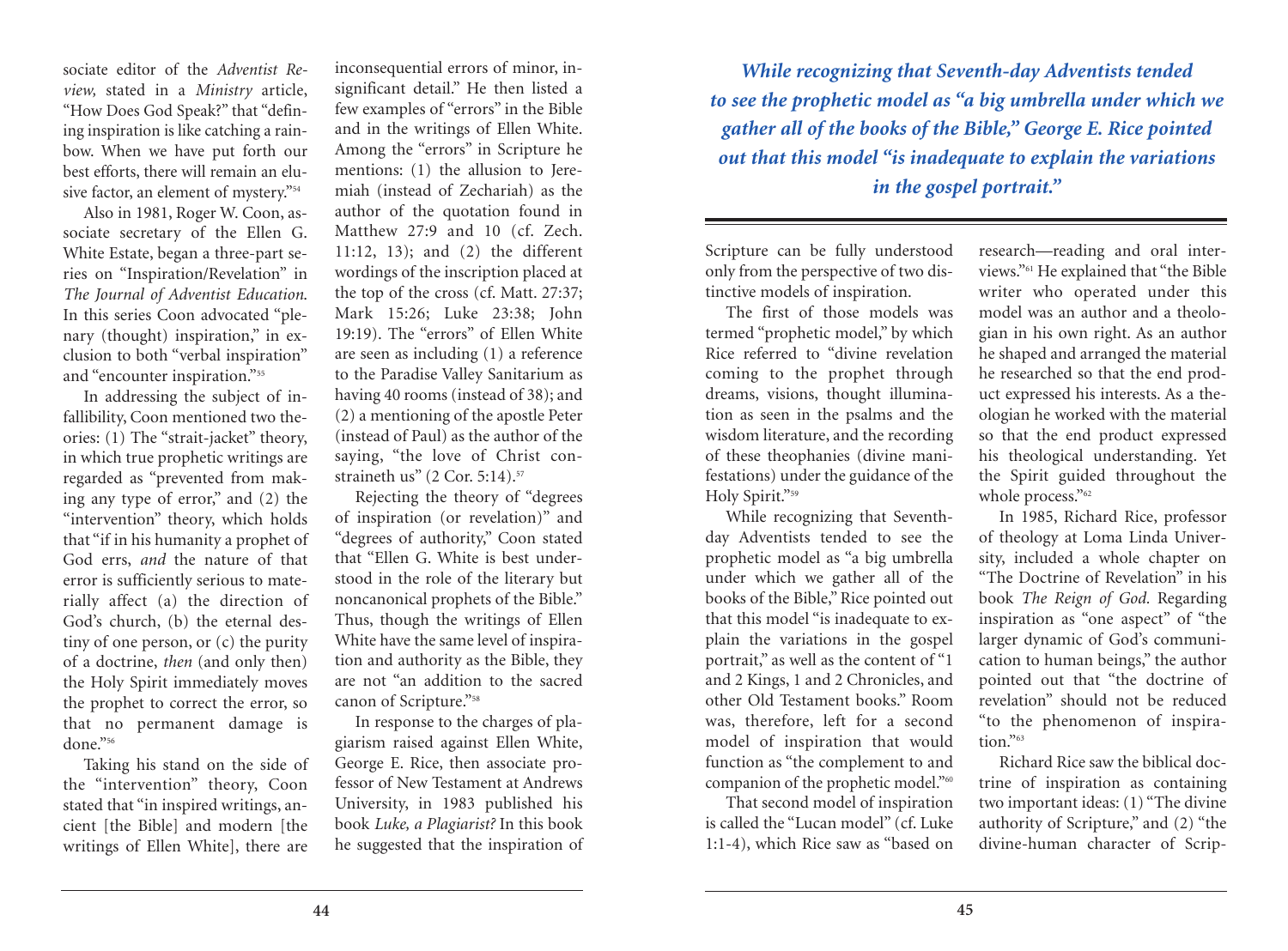*In 1988, the Ministerial Association of the General Conference came out with a representative exposition of the 27 Fundamental Beliefs, entitled* **Seventh-day Adventists Believe. . .** *About Inspiration of the Scriptures, this book emphasized (1) that "God inspired men—not words"; (2) that "the Bible is the written Word of God"; (3) that "the Bible does not teach partial inspiration or degrees of inspiration"; and (4) that the guidance of the Holy Spirit "guarantees the Bible's trustworthiness." While the Bible is regarded as "the supreme standard," the writings of Ellen White are seen as (1) "a guide to the Bible," (2) "a guide in understanding the Bible," and (3)* **"a guide to apply Bible principles." REFERENCES** 1 SIN THE COUNTROL OF INSPITATION OF REFERENCES 1 Siegfried H. Horn and Earle Hilgert,

ture." "The Bible," according to Rice, "is not a combination of the words of God *and* the words of men" but rather "the word of God *in* the words of men."<sup>64</sup>

The same author regarded the doctrine of inerrancy as "unbiblical" because: (1) "It seems to overlook the human dimension of Scripture"; (2) "it sometimes leads to distorted and unconvincing interpretations of the Bible"; and (3) "it miscasts the fundamental purpose of Scripture." He then stated that "Seventh-day Adventists have never advocated biblical inerrancy, although they supported the divine authority and complete reliability of the Scriptures."<sup>65</sup>

In 1988, the Ministerial Associa-

tion of the General Conference came out with a representative exposition of the 27 Fundamental Beliefs, entitled *Seventh-day Adventists Believe. . .* About Inspiration of the Scriptures*,* this book emphasized (1) that "God inspired men-not words"<sup>66</sup>; (2) that "the Bible is the written Word of God"; (3) that "the Bible does not teach partial inspiration or degrees of inspiration"<sup>67</sup>; and (4) that the guidance of the Holy Spirit "guarantees the Bible's trustworthiness."68 While the Bible is regarded as "the supreme standard," the writings of Ellen White are seen as (1) "a guide to the Bible," (2) "a guide in understanding the Bible," and (3) "a guide to apply Bible principles."69

Noteworthy also are a few theses

and dissertations defended at the Seventh-day Adventist Theological Seminary at Andrews University during the late 1980s and early 1990s. Among them is "Issues in Biblical Inspiration: Sanday and Warfield" (1987) by Peter van Bemmelen, which provided some insights on the relationship between the claims and the phenomena of Scripture: "Once Scripture is accepted as the only legitimate starting-point and source of reference in our quest, we must face up to the question whether the effort to establish the doctrine of inspiration by letting the Bible speak for itself should proceed primarily from the multifarious phenomena of the content and structure of Scripture or whether it should start from the explicit assertions of the Biblical writers or whether both should receive equal standing. It is evident that the decision we take at this junction is crucial. We suggest in view of considerations presented earlier that the inherent logic of the principle to let Scripture speak for itself requires that the teachings (or assertions, claims, or whatever other terms may be used) should be given priority over the phenomena. We use advisedly the word priority, for the phenomena cannot and should not be ignored. Whatever conclusions may be reached from a thorough study of the assertions must be examined and evaluated in the light of the phenomena, but just as surely, the phenomena must be examined and evaluated in the light of the conclusions derived from the assertions."70

But all those discussions previously mentioned have proved themselves unable to bring general agreement to the Seventh-day Adventist scholarly circles on the matter of inspiration. Those debates would actually continue through the 1990s.  $\Box$ 

*This article is the second of three parts.*

"'Lower' and 'Higher' Biblical Criticism," in *Seventh-day Adventist Bible Commentary*, vol. 5, p. 177.

<sup>2</sup> Carl W. Daggy, "Comparative Study of Certain Aspects of Fundamentalism With Seventh-day Adventism" (1955), p. 61.

<sup>3</sup> *Seventh-day Adventists Answer Questions on Doctrine* (Washington, D.C.: Review and Herald Publ. Assn., 1957), p. 27, (italics in the original).

<sup>5</sup> Frederick E. J. Harder, *Revelation, a Source of Knowledge, as Conceived by Ellen G. White,* Ph.D. diss., New York University, 1960, p. 485.

 Ibid., p. 486. Ibid., p. 235. Ibid., pp. 150, 151. Ibid., p. 405.

<sup>9</sup> Ibid., pp. 234, 235.

<sup>10</sup> See Don F. Neufeld, ed., *Seventh-day Adventist Encyclopedia* (Washington: Review and Herald Publ., Assn., 1966), p. 585.

<sup>11</sup> Arthur L. White, *The Ellen G. White Writings* (Washington: Review and Herald Publ. Assn., 1973), p. 15.

<sup>12</sup> Ibid., p. 13.